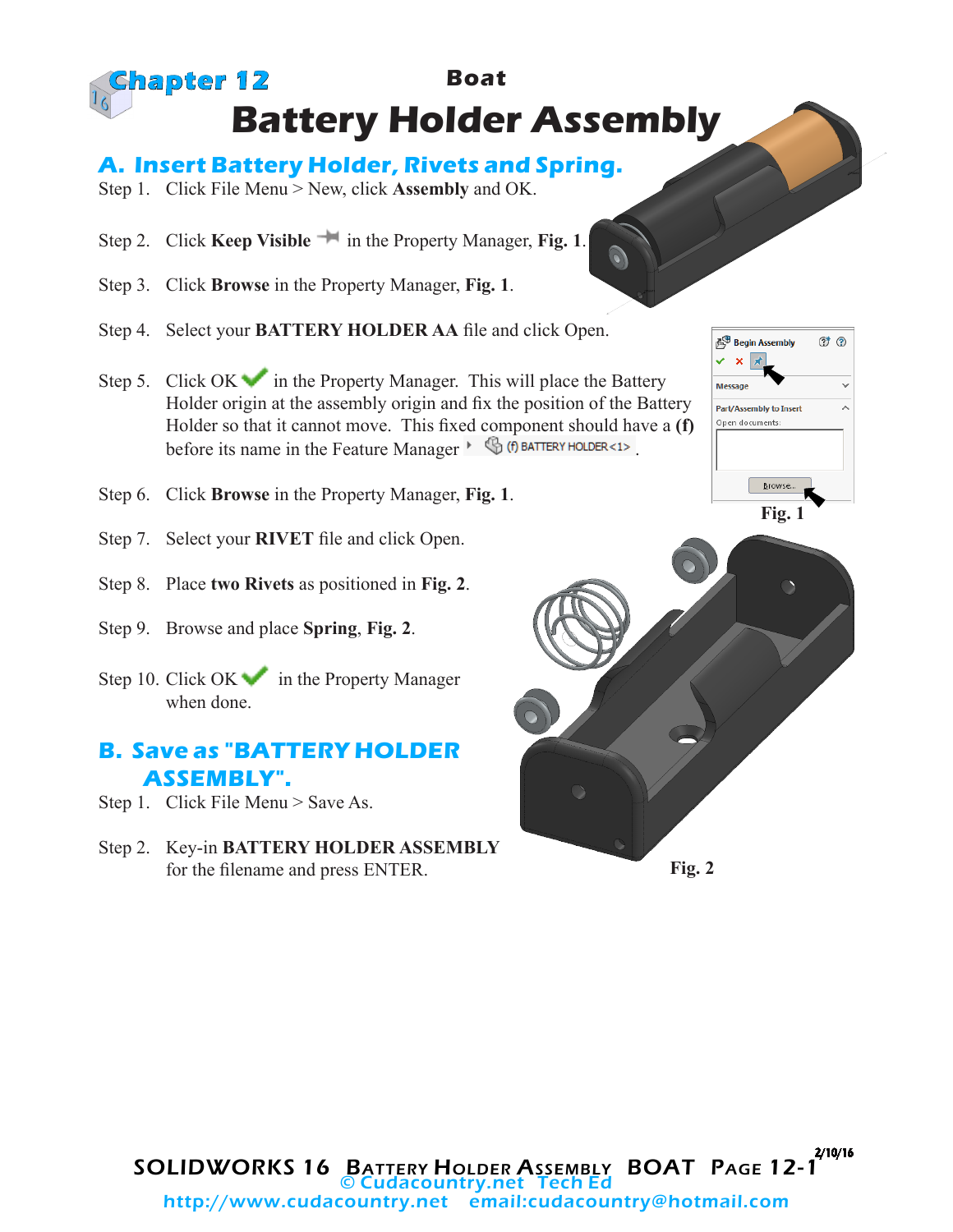# **C. Mate: Spring.**

- Step 1. Click **Mate**  $\left| \bigotimes_{\text{Mate}} \right|$  on the Assembly toolbar.
- Step 2. Click **circle Sketch in Spring** and **rear edge of front hole in Battery Holder**, **Fig. 3**.
- Step 3. Click Add/Finish Mate  $\blacktriangleright$  to add **Coincident** mate.

### **D. Mate: Rivets.**

- Step 1. Click **rear edge inside Rivet cut** and **rear edge of front hole in Battery Holder**, **Fig. 4**.
- Step 2. Click Add/Finish Mate  $\bullet$  to add **Coinci**dent mate.
	-
- Step 3. Click **rear edge inside Rivet cut** and **rear edge of rear hole in Battery Holder**, **Fig. 5**.
- Step 4. Click Add/Finish Mate  $\bullet$  to add **Coinci**dent mate.
- Step 5. Click  $OK \rightarrow$  in the Property Manager.

#### **E. Hide Sketch.**

Step 1. **Hide Sketch2 circle** in Spring. To hide, click **Sketch2 circle** in graphics area and **Hide**  $\mathbb{Q}$  on the context toolbar, **Fig. 6**.

R **Fig. 3**





SOLIDWORKS 16 Battery Holder Assembly BOAT Page 12-2